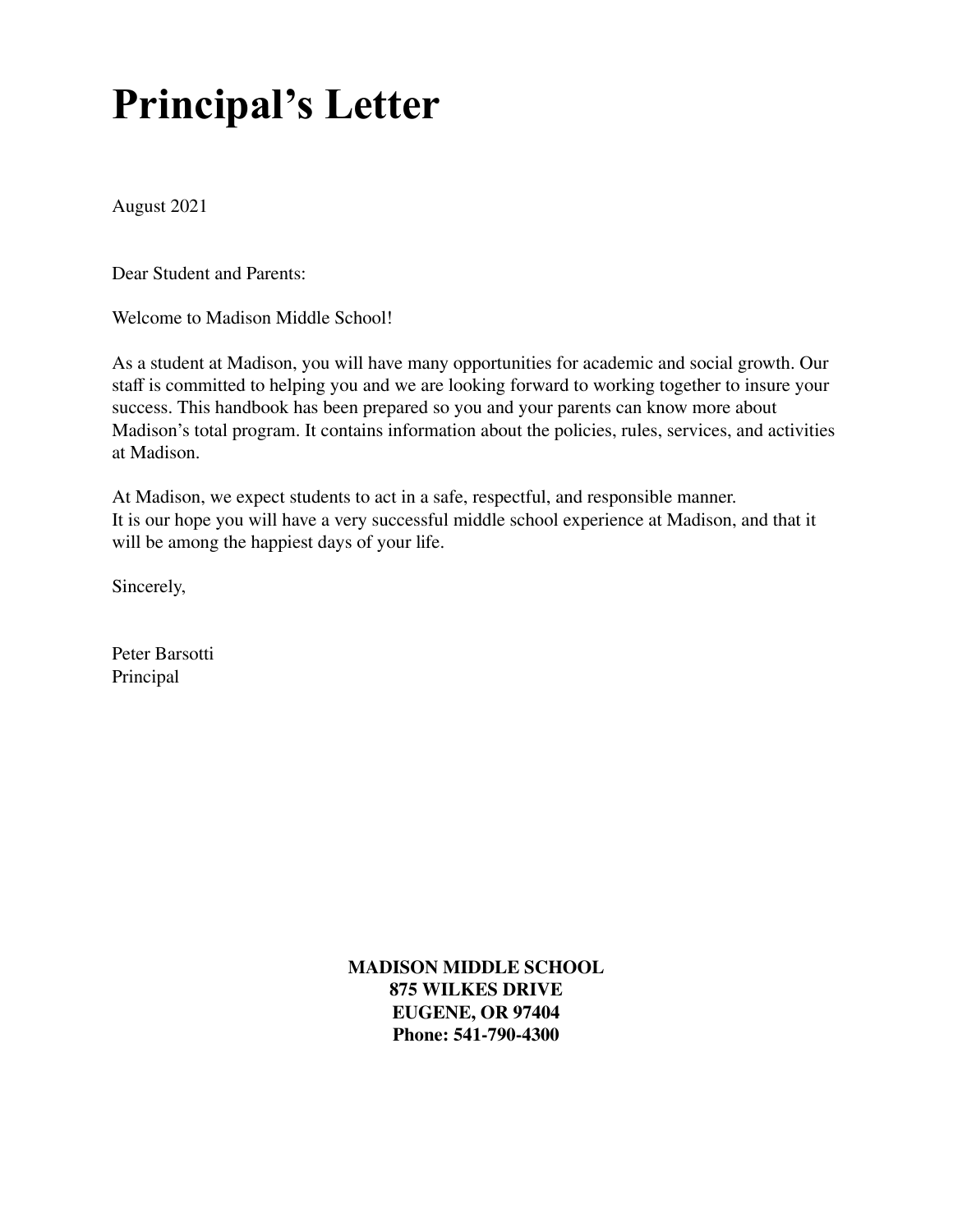## **ATTENDANCE**

#### *Attendance*

All of the efforts of the staff at Madison Middle School are designed to help students meet Oregon's required state academic standards. These standards will challenge all students. Therefore, opportunities for academic improvement only work when students are in the classroom. We request that parents help us by upholding the expectation that regular school attendance is important.

Work missed through absences is difficult to make up. There is no substitute for actual participation in daily classroom discussion and work. Regular attendance is a necessity for two reasons. First, state law requires it; second, it is essential to success, enjoyment, and achievement in schoolwork.

Through the daily routine at Madison Middle School, we encourage students to make responsible decisions about their use of time. Students are expected to arrive on time for all classes. Attendance is taken at the beginning of each class. The school calendar provides a generous vacation schedule. Therefore, we strongly discourage family trips, which result in students missing school. Such absences disadvantage the student whose work is interrupted, are unfair to other students, and undermines school standards. Teachers are under no obligation to provide students with missed work under these circumstances. Still, the office provides homework request forms for students to collect materials before a planned absence. Please call one week before the absence.

#### *Attendance and the Law*

According to Oregon law (Oregon Revised Statute 339.010), all children between the ages of 5 and 18 years who have not completed the 12th grade are required to attend regularly a public school of the school district in which the child resides. Exceptions include students being taught in parochial or private schools, home schooling, and alternative placements.

According to Oregon Revised Statute 339.020, every person having control of any child between the ages of 5 and 18 years who has not completed the 12th grade is required to send such a child to and maintain such child in regular attendance at a public school during the entire school term.

According to Oregon Revised Statute 339.065, an absence may be excused by a principal or teacher if the absence is caused for any one or more of three reasons: the pupil's sickness, the sickness of some member of the pupil's family, or an emergency.

A principal or teacher may also excuse absences for other reasons where satisfactory arrangements are made in advance of the absence.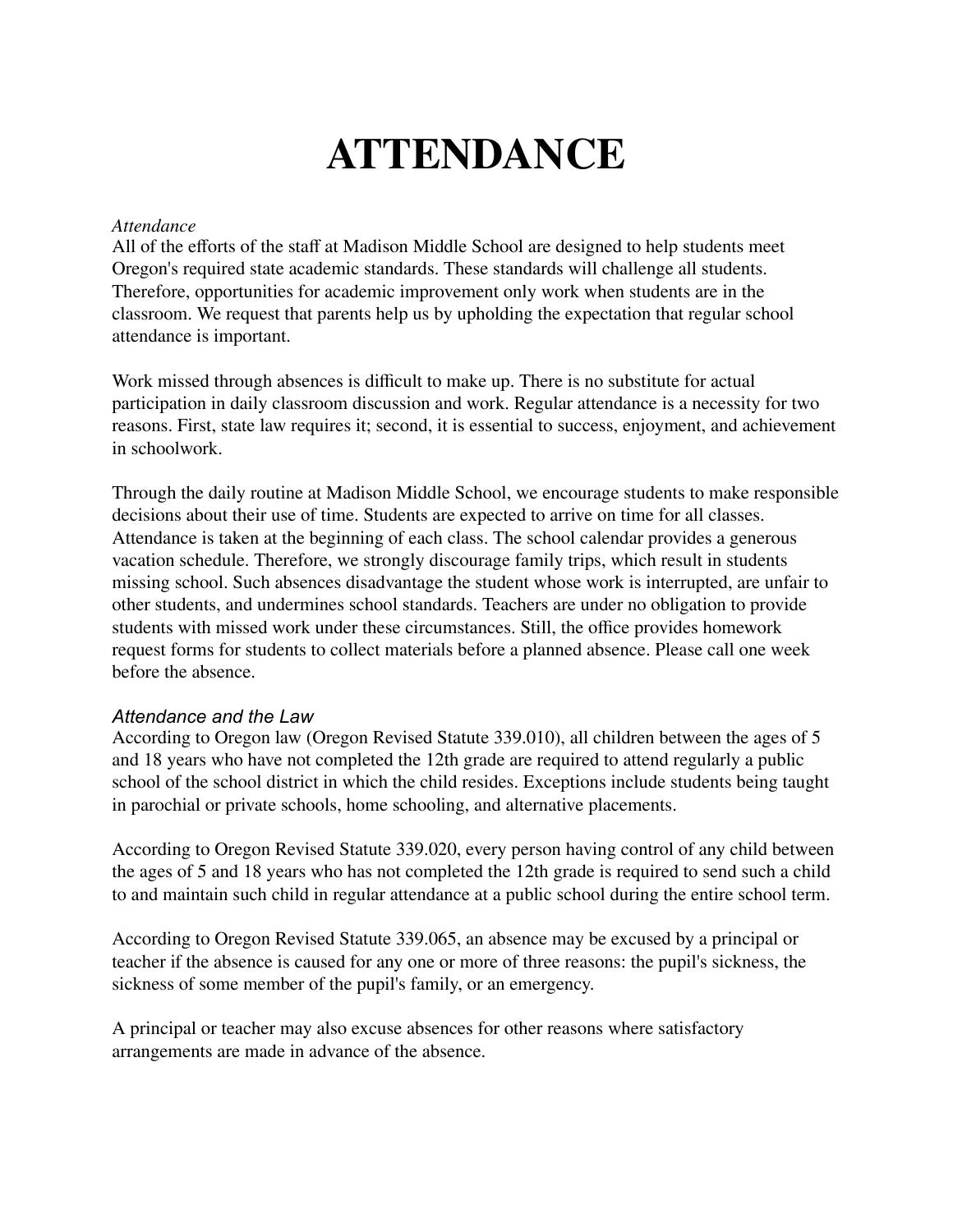*According to Oregon law, only school administration or teachers may determine whether a student absence may be excused.* The school may require a note from a doctor or dentist for an absence or late, but the administrator will decide whether or not the absence is excused. The Madison Middle School attendance policies below are based on, and are in compliance with, Oregon laws.

#### *Absences Due to Illness*

Parents should call the attendance line (790-4343) by 9 a.m. The student's parent should call *every day*. If contact is not made between home and school, it is the student's responsibility to bring a note from home stating the reason for the absence and an administrator will determine if it is to be excused. If a student is absent for more than ten days for any reason, the student **must** be withdrawn.

#### *Auto Dialer*

**Attendance auto-dialers and emails go out every morning and afternoon:** the morning auto-dialer lets you know if your student was absent or late to Focus and/or 1st period and the school has not been notified of the reason. The afternoon auto-dialer is for periods 2 through 6.

**When to call or email the school-** if your student was absent for any period, please call or email the school to let us know the reason why. If your student was late to first period due to illness, a medical appointment, or a family emergency, please call the school to let us know. If you feel your student was marked tardy in error, please *email the teacher of that class to ask for clarification*. In addition, always feel free to call the school if you have any concerns about your student's attendance.

**It's not necessary to call the school**- if your student was late to school or class due to other reasons (for example, socializing in the hallway, poor time management, etc.), the auto-dialer is to inform you of your student's attendance patterns and provide you an opportunity to chat with your student about the importance of arriving to school and class on time.

*NOTE: You may occasionally still receive an absence call from the auto dialer, even though you have called to excuse your student! Please be patient with the system and call us when you are unsure about an absence.*

#### **Attendance line (messages only): (541) 790-4343 Attendance email: karter\_d@4j.lane.edu**

#### *Entering School*

Students may enter the building at 8:30 a.m. in a calm and orderly manner. Students must remain in the cafeteria and in supervised hallways. The campus supervisor will open the classroom halls at 8:45 a.m. for 6<sup>th</sup> graders, 8:50 a.m. for  $7<sup>th</sup>$  graders and 8:55 a.m. for 8<sup>th</sup> graders, to get to lockers and go to class.

## *For Your Student's Safety (check- out during the school day)*

A student checking out of school any time before the school day ends, *with no parent picking him/her up*, needs to bring a note from a parent or legal guardian to the office first thing in the morning. They should state the reason for the planned absence. This note should also include the time your student will be leaving, where your student is going, with whom your student is going,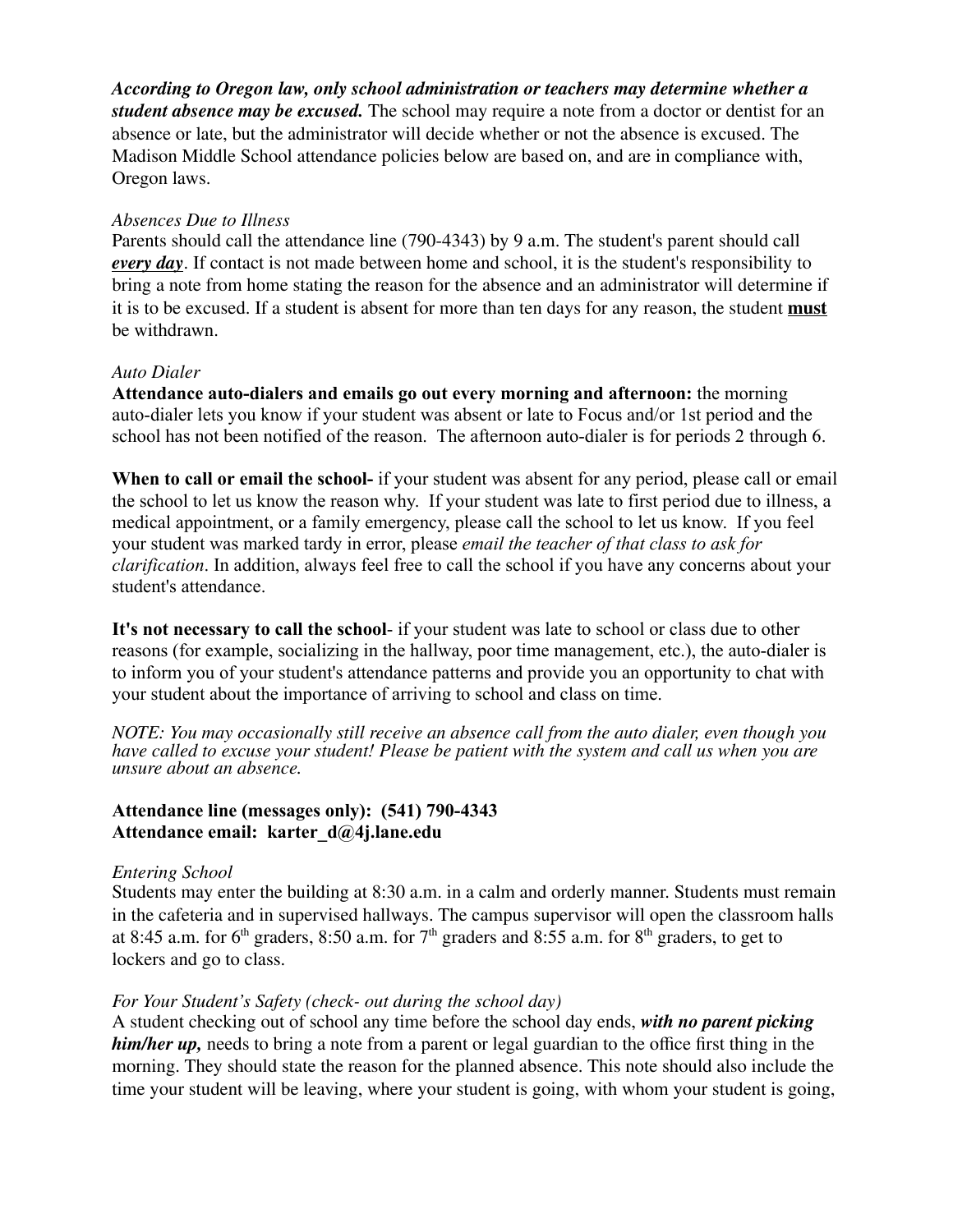and when your student will return, along with a parent signature and a number where you can be reached. Phone permission is discouraged.

#### *Homework During Absences*

Since we now have multiple resources for students/parents to access school work, we will no longer be accepting homework requests in the office. Parents and students may access Canvas. Students may also call a friend to find out about missed assignments, and students or parents are welcome to email or call teachers and leave a message.

Teachers have homework policies that may differ from class to class. In some classes, teachers prefer to wait until the student returns to give homework, especially if there are specific directions or help needed. All staff will ensure your child has a reasonable amount of time to complete the work and will be available at specific times to help your child complete the work, if necessary.

#### *Leaving During the School Day*

Students are not allowed to leave the school grounds at any time during the school day without permission from the school office. We must have a written note or phone call from parents. If a student must leave school because of illness or emergency, parents will be contacted.

Students are expected to attend all classes in order to participate in extracurricular activities on that same day. This applies to all types of absences.

## *Leaving School by 3:45 p.m. or Last Bus*

Students are to leave the building and grounds **by 3:45 p.m.** unless they remain for a supervised activity or study. Students should go to their lockers **before 3:45 p.m**. to get coats, books, musical instruments, and whatever else they need to take home, even if they will be involved in study or an activity beyond that time. The last bus leaves at approximately 3:45 p.m. Students need to leave campus by the time the last bus leaves or report to their after-school activity.

## *Planned Absences*

When a student is planning an absence, a note from the parent must be brought to the office at least one day prior to the absence. It is the **student's responsibility** to notify each of his/her teachers of the dates of an absence.

Class work that will be missed should be made up in advance if possible. Parts of some classes (i.e., video, discussions, and labs) may not be able to be made up. It should be noted that term tests are often administered the last week of the term, and a student's grade may be adversely affected by an absence at this time.

#### *Tardiness*

Note: **If you arrive after the beginning of Focus or 1st period, you are required to check in at the office.** Students who enter a class late often disrupt the class and cause unnecessary repetition of instructions and explanations by the teacher. If a student is tardy to any class, the student may be excused if the teacher of the preceding class signs a hall pass.

Tardies are tracked by the teachers and students will receive a Minor referral for every THIRD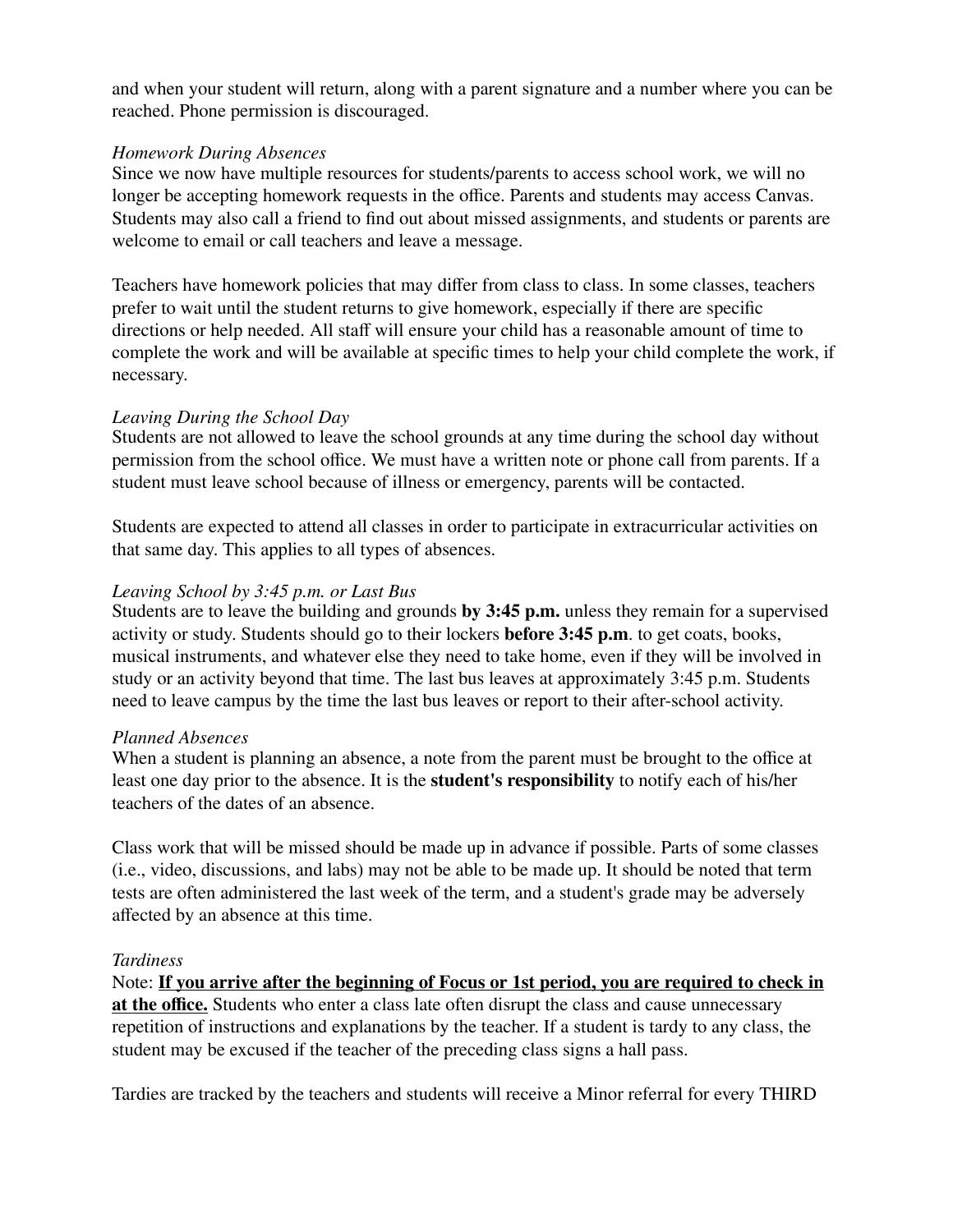tardy. A Minor referral for tardies will result in a lunch detention. *If a student continues to receive referrals for tardiness, other consequences may be assigned.* If a student has an unexcused tardy to class, the student may be assigned time after school for make-up with the teacher of the class. The student will have one day to make arrangements for staying after school. In addition, a teacher may assign other reasonable consequences for this behavior such as lunch detention. An unexcused tardy of 15 minutes or more will be considered an absence.

#### *Truancy*

Truancy is defined as a student being absent from a class without a legitimate excuse. This may be a single class period or longer. Truancy will result in disciplinary action such as making up time before school, after school, and/or suspension. Students are not to leave school without checking out of the office. Checking in with the office is also necessary for late arrival at school.

#### *Withdrawal from School*

If it becomes necessary for a student to withdraw from school for any reason, the office should be notified. A Withdrawal or Transfer Slip must be obtained from the office, and then signed by each teacher on the student's schedule, indicating that all fines have been paid, books have been returned, and that all obligations to the school have been cleared. The slip is then returned to the office in order to complete withdrawal.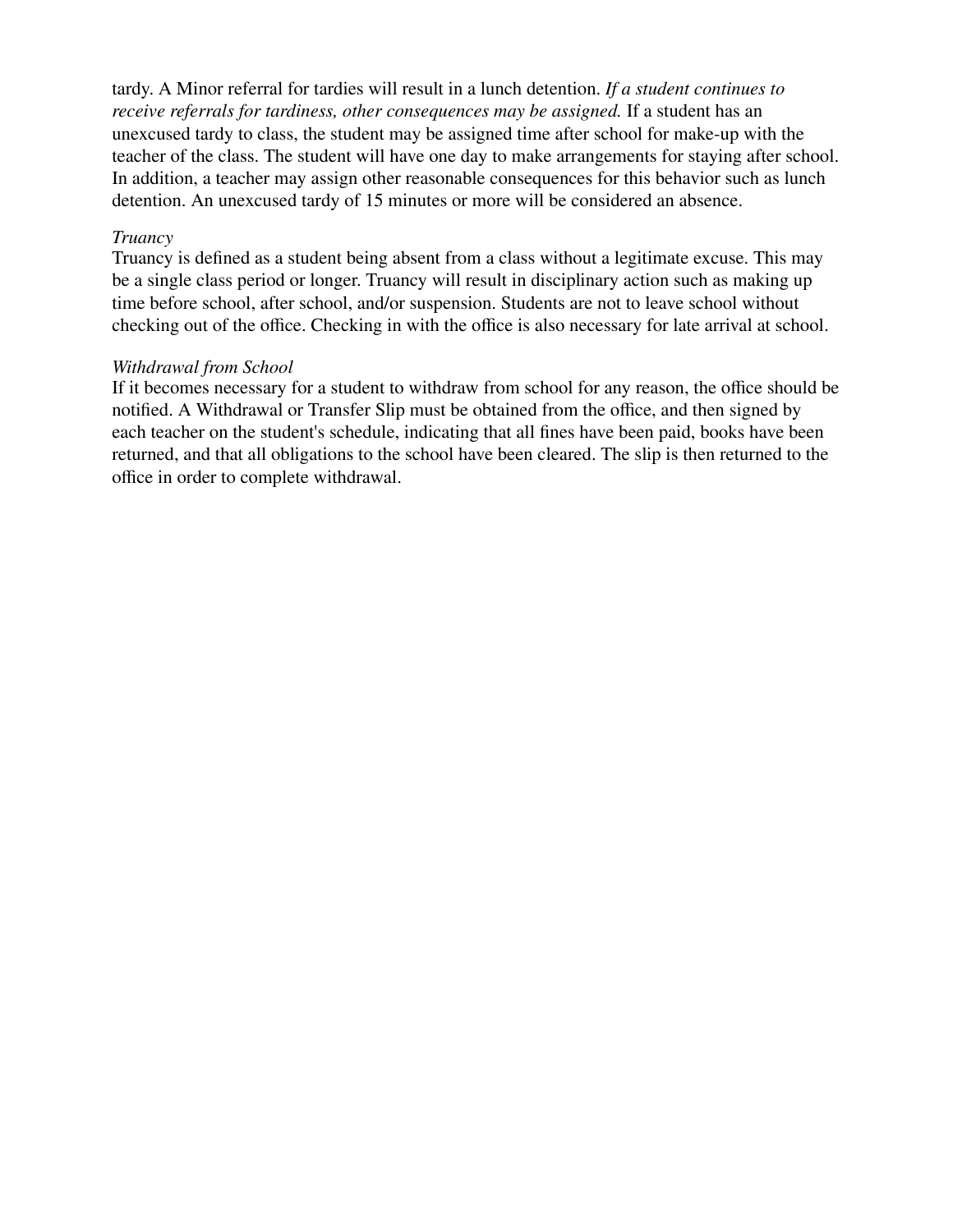# **SCHOOL INFORMATION**

## **Addresses**

#### *Change of Address*

Any student who changes place of residence during the school year should report the change to the school office immediately. This includes all changes in mailing address and/or telephone number, as well as the date of change.

#### *Multiple Addresses*

Students who use two addresses and would like school mailings to go to both addresses should have parents notify our Registrar, Rechelle Salgado, in the Madison office.

## **Assemblies and Extracurricular Activities**

At Madison Middle School, we provide as many enrichment opportunities for students as possible. Our goals are to create activities that allow students to experience and to explore and express a multitude of things. Examples include guest speakers and assemblies that cover things like making good choices and social justice. Students may also go on class-related field trips. These activities provide:

- -A wide range of social and physical needs and interests
- -The possibility for success and the building of self-confidence
- -Lifelong recreational opportunities
- -Positive peer interactions
- -Different interactions with adults
- -Creative expression

#### *Activity Nights*

Madison usually holds two activity nights during the year. Students are invited to participate in a wide variety of activities. All school rules and expectations apply to Activity Nights. Students are expected to be *Safe, Respectful and Responsible*.

## *Yearbook Staff*

Madison yearbook staff is chosen early in the year; only  $7<sup>th</sup>$  &  $8<sup>th</sup>$  graders are eligible to be on yearbook staff. Students take pictures and build layouts for the yearbook. Yearbook meeting days/times will be announced at the start of the year, when students may fill out an application.

## **Athletics**

#### *After-school Sports*

Track (Spring Term) is the only school sport offered to all middle school students. There is a \$100 district fee for student participation. If financial aid is needed, the district offers a reduction in fees and you may sign the form on SchoolPay when you pay for track, or ask for a form in the office. See Optional Fees in this handbook or contact the office staff for more information. Refunds will not be given after the first competition unless the student is injured. Injured athletes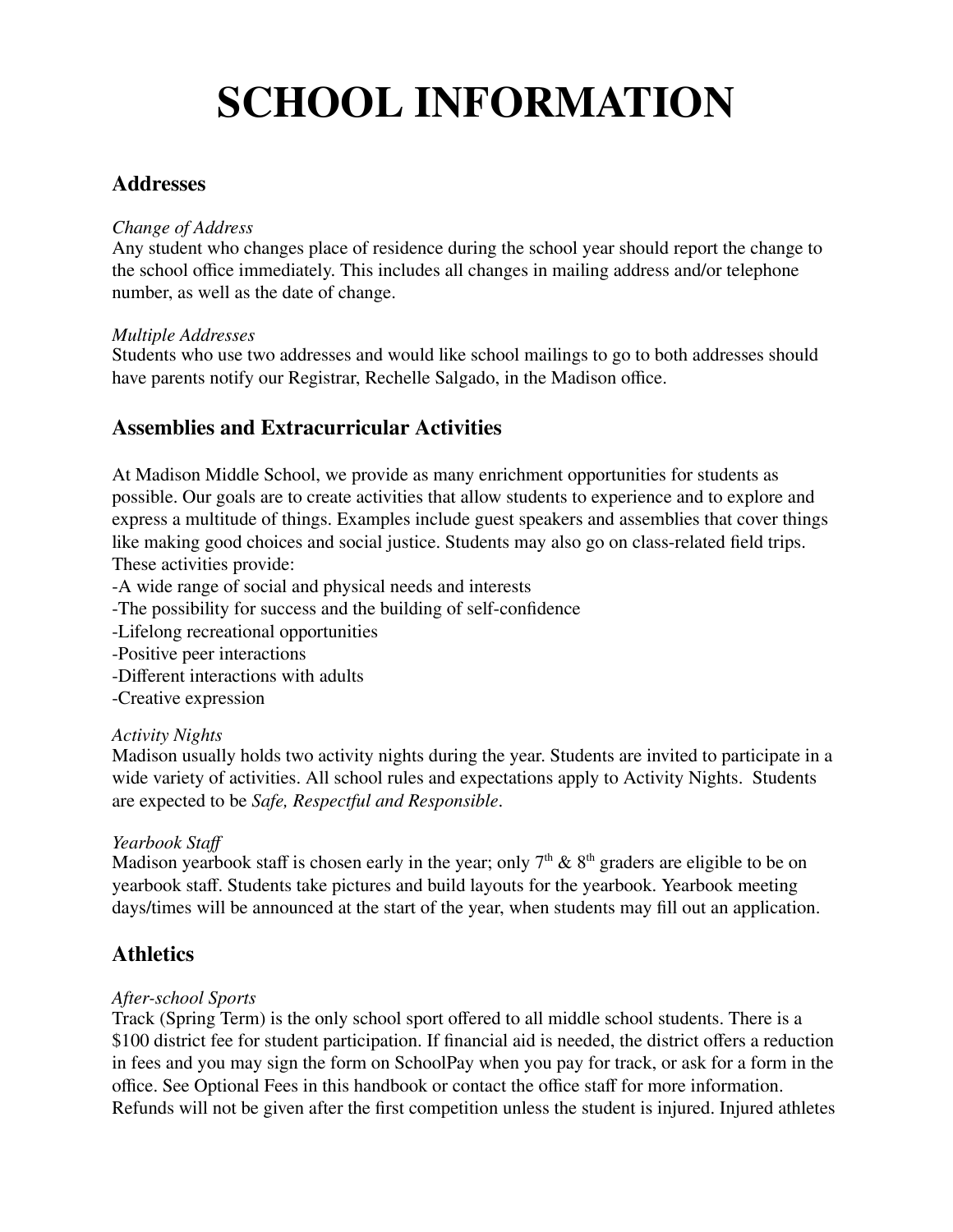will receive a full refund of the fee if unable to compete before one-half the season is complete. Student athletes dismissed for disciplinary reasons will receive no refund.

## *Athletic Physical Exams*

All students who participate in interscholastic athletics are required to have a physical examination by a physician **prior to the first practice** while enrolled in Eugene middle schools. The 2002 legislature passed a law requiring that all students in grades 7-12 must have physicals every two years to participate in interscholastic sports; therefore,  $8<sup>th</sup>$  graders must have a second physical if they have not had one in the past two years. The physicals must not expire during the track season. Physical examinations given after May 1 will serve for the succeeding years in middle school. However, students are required to complete the Annual Interval History form opposite years of physicals prior to participation. For students who do not have medical insurance, you may purchase school insurance; please check with the office for the required forms and note the following:

- *Coverage becomes effective at 11:59 on the date Myers-Stevens & Tooney & Co. receives the completed Coverage Request Form and appropriate premium.*
- *Student athletes are required to provide evidence of insurance before participating in athletic activities*
- *Students will no longer be eligible to participate the same day the application is filled out due to the 11:59 p.m. time coverage binds*

Any student with a suspected health problem shall be required to have an *annual* examination by a physician.

## *Sub-District or District Track Meets*

These meets occur in May/June. There are no spectator buses and all students not directly participating in the track meet will be expected to remain at school that day. We will not accept notes or phone calls excusing students to attend these meets.

## **Cafeteria and Lunch Expectations**

Madison has an excellent cafeteria. Students may bring either a sack lunch from home or they can eat a hot lunch from the cafeteria. Students should enter the cafeteria walking in an orderly manner. Once they have their lunch, they should sit at a table and remain in their seat for fifteen minutes. If students are done with their lunch they must remain in their seat until the table has been excused. Students should clean up their food waste. Supervisors will first excuse tables that do a nice job cleaning up their table and lunch area.

## **Closed Campus Policy**

Students are expected to remain on campus from the time they arrive until the conclusion of their last period class, unless parents have requested permission for them to leave campus. Students need to check out in the office as they are leaving. Leaving the grounds without permission is cause for disciplinary action. Parents will be notified if their student violates this school policy.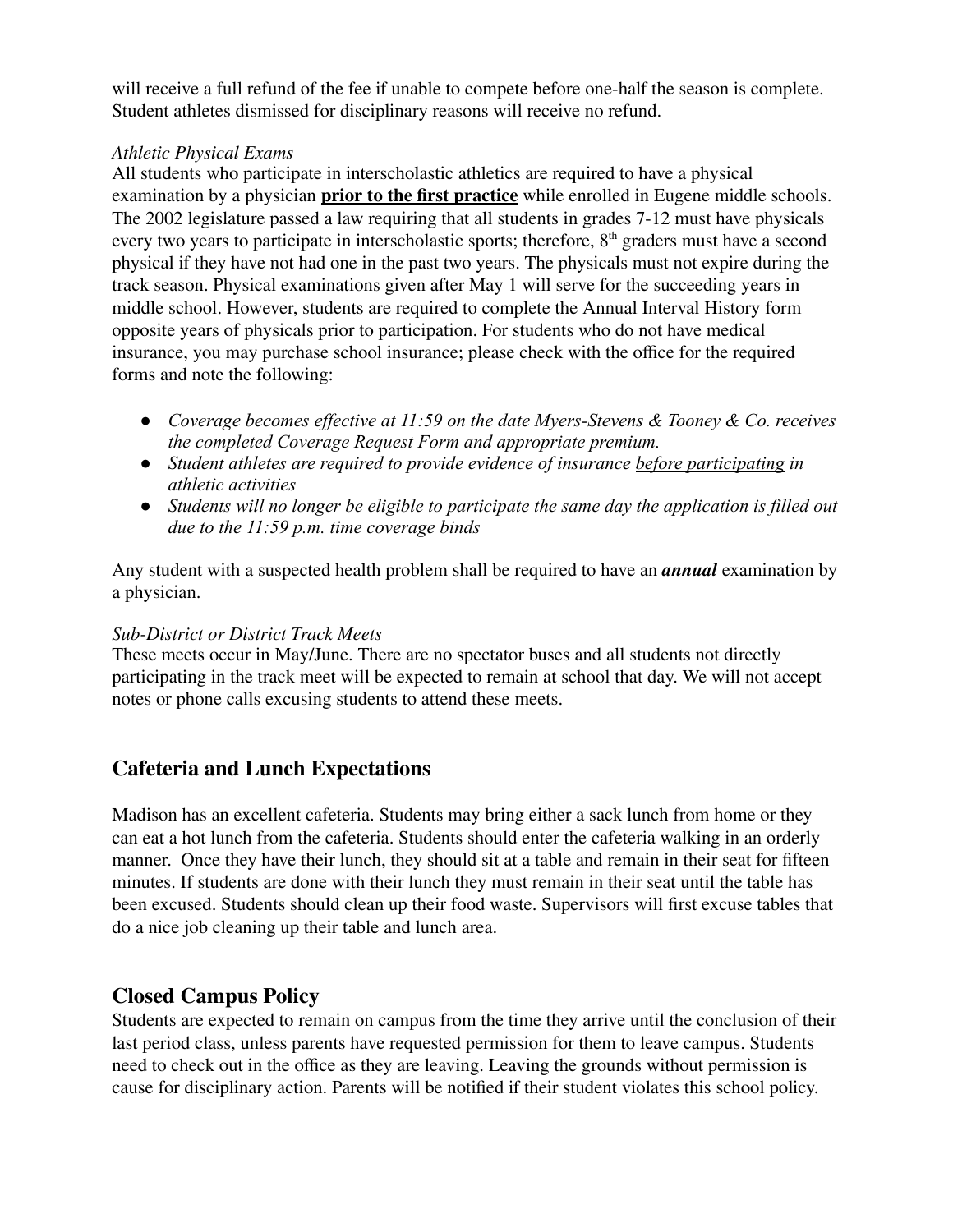## **Daily Announcements**

Our daily announcements are read over the intercom at the beginning of Focus (first period on Fridays). Daily announcements are also posted on the three TV screens in the cafeteria, and the hallways.

We also have a student message area in the office window. When a parent calls and leaves a message for their student, we post the student's name in the window and it is **your student's responsibility to check this window when they pass by it.** We encourage parents to make arrangements in advance when possible, as your student may not see their name, and thus not receive their message!

## **Earthquake, Lockdown, and Fire Drills**

Earthquake, lockdown, and fire drills are required by law and are an important safety precaution. In the case of an earthquake, students and teachers should take cover under desks or tables and turn away from windows and outside walls. In the case of a lockdown, students will be taught the appropriate protocols. In the case of fire, an orderly evacuation is to be followed and evacuation plans are posted in each room. In all cases, students are to obey adult directions. When students are evacuated, they are to line up with their class for roll call.

Fire alarms are placed in convenient locations in the hallways to ensure safety in case of fire. Students should be aware of the penalty for a false fire alarm. The City of Eugene Uniform Fire Code, Chapter 27, Section 27.302, states that a \$250 fine will be levied against anyone intentionally setting off a false fire alarm.

## **End-of-Year Activities**

There are several grade level year-end activities. Student participation in these special activities is based on students maintaining appropriate behavior throughout the year. We will provide an alternative schedule at school for students who lose the privilege of participating.

## *Field Trips*

Students are usually taken by grade level, on excursions at the end of the year. Students are often asked to help raise money to off-set the costs of these trips (River Walk). Many parent volunteers are needed to help these trips go smoothly so we encourage all families to help with fundraising and/or chaperoning. These field trips are part of the curricular experience at Madison. Note: if there is reason to believe that a student will cause substantial disruption or jeopardize the safety of other students and staff, teachers and/or administration may not allow a student to attend a field trip.

## *8 th Grade Promotion and Celebration*

8<sup>th</sup> grade promotion occurs at the end of the school year. It is a proud time for students and their families to share. We honor students for their accomplishments and celebrate their promotion to high school.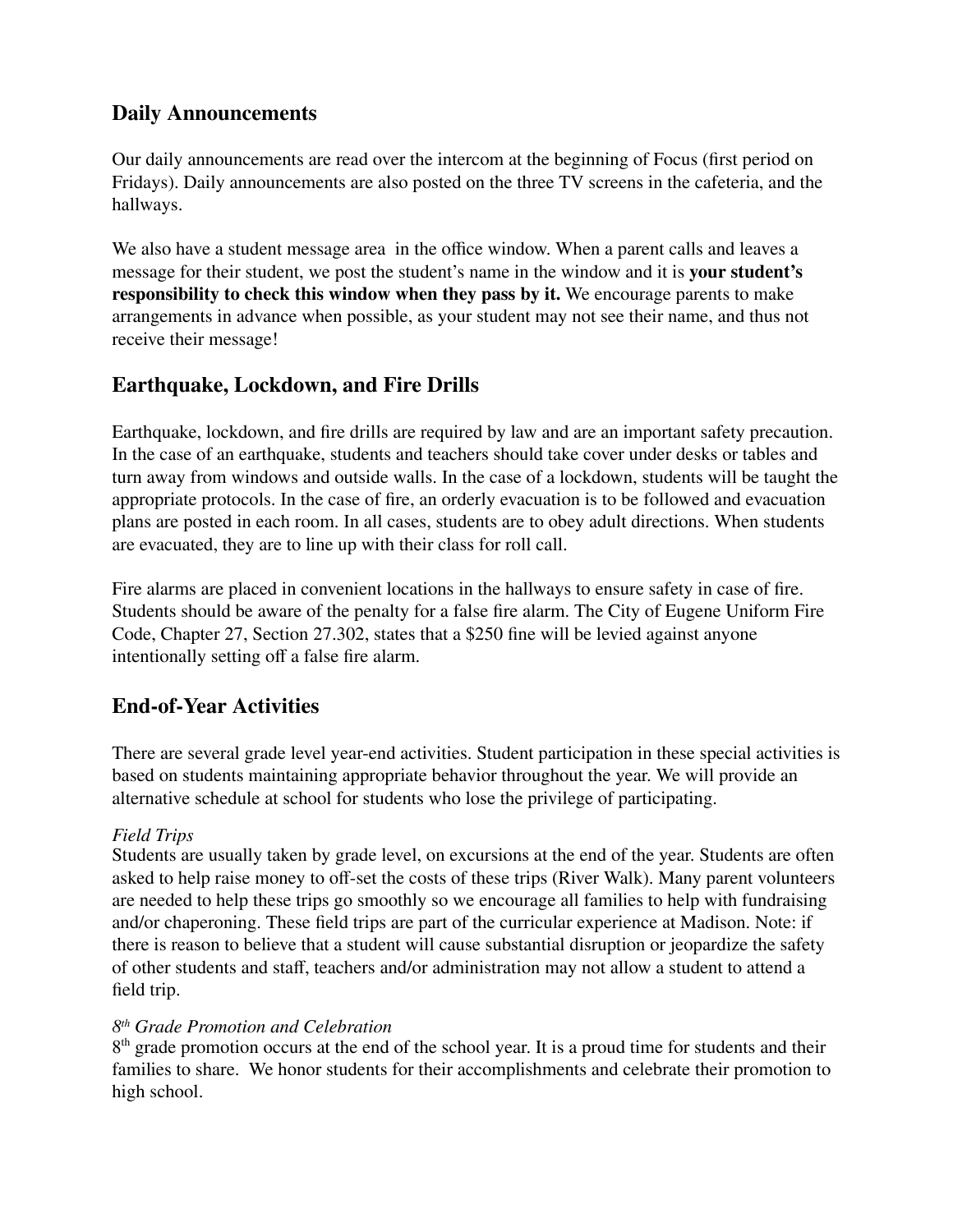#### *Last Day*

**The last day is a full day for all students**. All books and materials will have been collected and lockers cleaned out. Students are asked *not* to bring backpacks or valuables to school this day.

#### *Yearbooks*

Yearbooks are distributed on the last day of school. Students who have unreturned school-owned property (library books, textbooks, track uniforms, etc.) **may not receive their yearbook until they return the item(s) or pay for them.** See Optional Fees.

## **Fees & Support**

*All fees may now be paid online, by setting up an account for your family on SchoolPay. Go to <https://www.schoolpay.com/login> to create your account. It's convenient and easy to use! You will be able to pay your General Support, buy a yearbook, pay for band fees, field trips, and Activity cards, and eventually also "sign" field trip permission forms!*

## *Activity Card*

The cost of this card is \$5.00.The purchase of an Activity Card supports student body activities, such as assemblies and special events. This card, issued upon payment of the \$5.00 fee, provides current identification, as well as reduced entrance fees to our Activity Nights.

## *Athletic Participation Fee*

There is a district fee of \$100 for track. If financial aid is needed, there is a district application you can request, which gives you an 80% reduced fee (\$20). All financial aid applications will be confidential. Parents, **your help at any track meet would be greatly appreciated!**

## *General School Support*

While we ask for \$50 per family, we accept and appreciate any amount! Parent funding support is needed to maintain a strong instructional program for our students. This money is used to maintain instructional technology (including iPads), help lower the cost of field trips, for classroom supply costs that exceed our general district funding, and for student planners. The student planner is used to help teach organizational and time management skills, as well as a communication device between school and home. Students will receive a new planner each trimester! We ask that all families pay this if/as they are able.

## *Insurance (Optional)*

Student Accident & Health Insurance is offered to students attending Madison. A complete description of benefits is available in the office. Enrollment in these plans, payment of premiums, and the processing of any claims are to be handled by the company offering the insurance.

## *P.E.*

Students are not permitted to play on either gym floor without wearing appropriate gym shoes and under the supervision of a teacher. Flip-flops and sandals are not permitted in PE classes.

## *Yearbook*

Our yearbook is in full color and the cost is \$25. Yearbooks may be purchased at any time all year long! *NOTE: Students who have unreturned school-owned property (textbooks, library books, track uniforms, etc.) may not receive their yearbook until the item(s) are either returned or paid for.*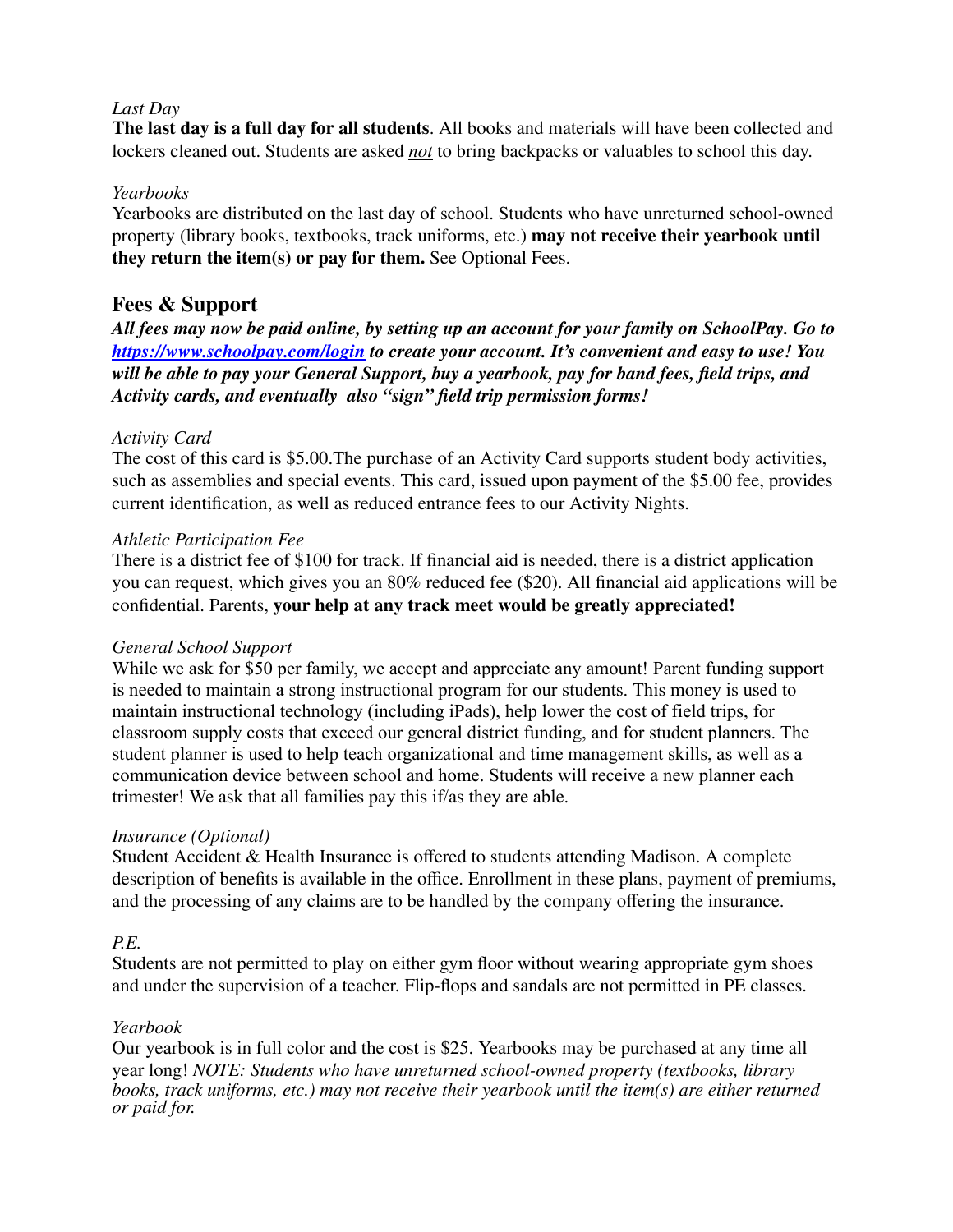## **Flag Salute (House Bill 2384, October 23, 1999)**

Madison Middle School will provide students with the opportunity to salute the United States flag at least once each week of the school year by reciting: "I pledge allegiance to the Flag of the United States of America, and to the Republic for which it stands, one Nation under God, indivisible, with liberty and justice for all." Students who do not participate in the salute must maintain a respectful silence during the salute.

## **Gifts**

Students enjoy receiving gifts; however, many times they are too large to fit in the student's locker. In addition, gifts, flowers and balloons are often disruptive. Please celebrate these special occasions *after school*. Any gifts delivered/received during school hours will be kept in the office until school is out for the day.

## **Guest Teachers**

Occasionally a regular teacher will be absent, and when this occurs, a guest teacher will teach the class. The guest teacher has a very difficult job to do, and it is expected that students will be courteous, cooperative and show the guest teacher the same respect that would be given to the regular classroom teacher.

## **Hallway Passes**

Permission to leave the classroom during class time to go to the office, bathroom, locker, etc. must be granted by the teacher in charge. **No student is to leave class without first obtaining a hall pass from the teacher.** If your child has a medical condition that you have confirmed with the office, an accommodation will be made so that he/she may make trips to the office or a restroom as medically necessary.

## **Library**

## *Expectations and Check-out Information*

Students are expected to take care of all materials borrowed from the library. They are expected to pay for lost and/or damaged materials. Fines are charged for overdue materials, but will be waived if they are returned; students may lose check-out privileges if materials remain overdue. The library is open to all members of the Madison community. Our librarian will help find materials that are available. Books may also be found by using the automated system. Students coming from a class must have a pass from a teacher. Books are not to be taken from the library unless they have been properly checked out from the person at the desk. Books may be checked out only in a student's own name. Students, who take books or other material from the library without being checked out properly, will lose library privileges. Books are checked out for a two-week period and can be renewed as needed. Pamphlets and magazines circulate for one week.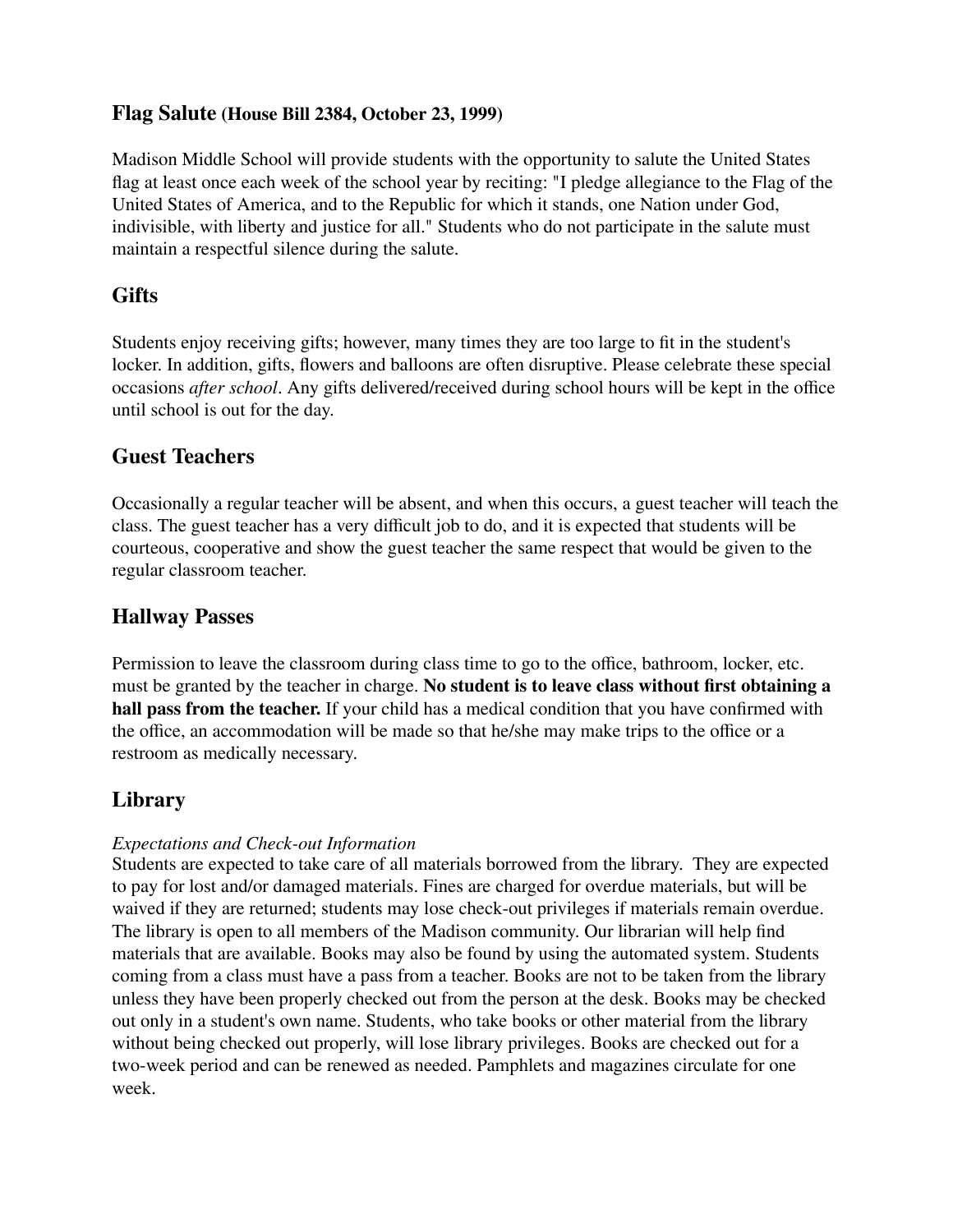## *Library Rules*

- 1. Be considerate of others and use soft voices.
- 2. Check out and return all books.
- 3. Please keep food, drink, and gum out of the library.
- 4. Use the technology safely **and only under adult supervision.**

The library is open for student use from 8:30 a.m. until 3:35 pm **when a supervising adult is present.** There will be a supervisor available for most lunches.

## *Textbooks*

Textbooks are loaned to students on condition that the student shall pay for any loss or damage beyond ordinary wear, before further loans can be made. The loss or damage is computed on the basis of the listed price of books. **If students loan a textbook to another student, or the textbook is lost/stolen, they must assume the responsibility of paying for the text.** All books will be checked out to students by the library staff or by the instructor in charge of the class for which the student needs the book. Students dropping classes from their schedule must return their extra textbooks to the library or to their instructor. Damage includes, but is not limited to:

- Torn backs or pages
- Soiled or written on backs or pages
- Broken bindings
- Missing book fronts or backs
- Damaged or missing bar code label

## *Stolen/Lost Textbooks*

If you lose your book you can:

- 1. Get a bill from the library, pay for the book in the office, take the receipt to the library, and at that time a new book will be issued. If the lost book shows up, your money will be refunded.
- 2. Use a book in the library before school, during lunch, or after school until you find your own book. "Loaner" copies may be found in the library and many teachers also keep extra copies on hand.

Any student who does not return all books and/or school property, and who does not pay for the missing materials, may not receive their yearbook.

## **Lockers and Locks**

Lockers are provided for students to keep personal belongings, books, and school supplies in a central location. Lockers are the property of the school and should be treated with respect. An inspection of lockers may be conducted on a periodic basis for illegal items, school property, or student possessions determined to be a safety threat. Administration will do this when there is a "reasonable suspicion" to do so.

No more than two students may share a locker. Lockers are not absolutely secure. Valuable items should not be brought to school; if you choose to bring valuable items and keep them in your locker, *the school will not be responsible for them*! If students **need** to bring items to school that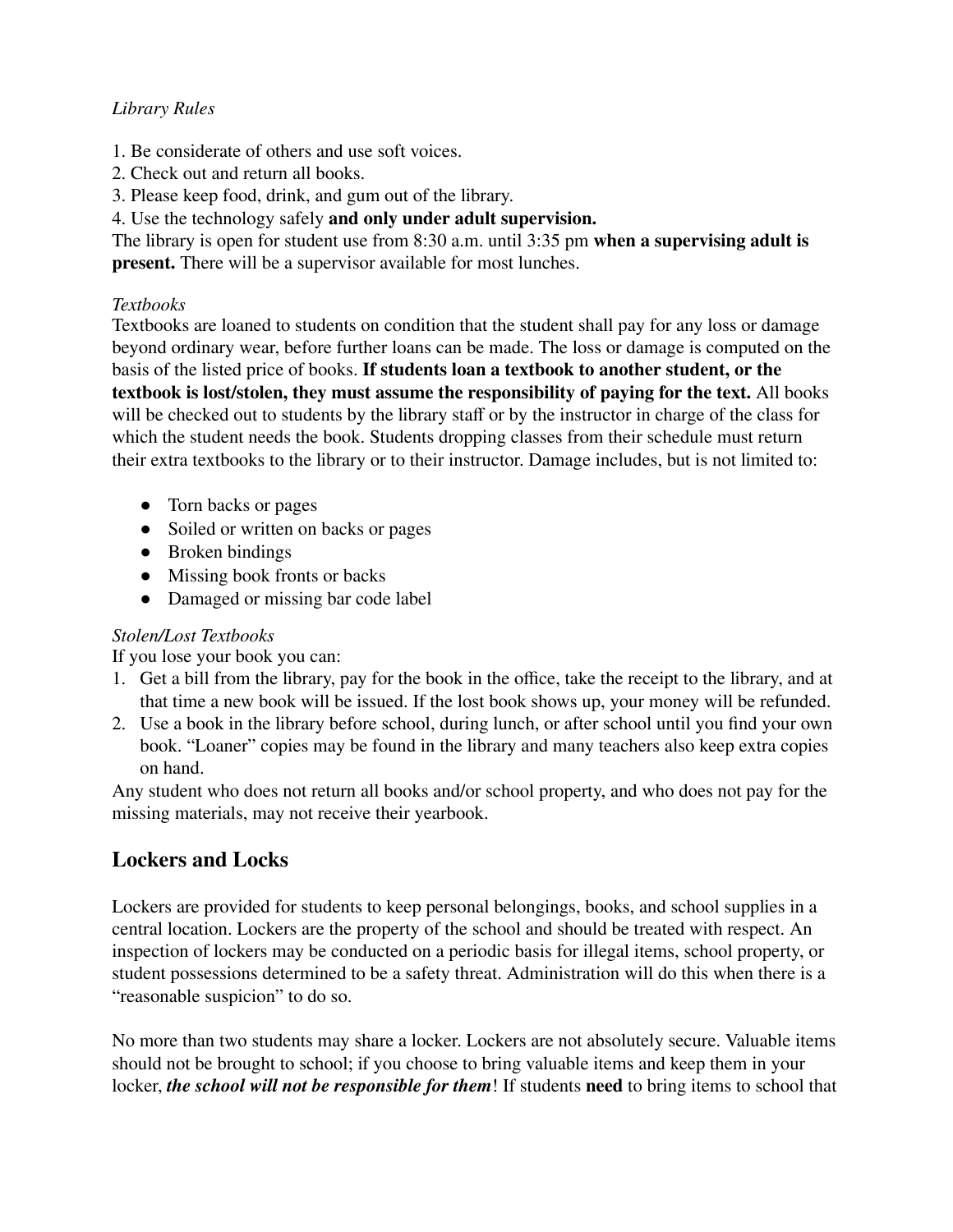will not fit in lockers (i.e., athletic equipment), they may ask to keep large items in the office. Students are advised to use only the lockers assigned to them. If a student changes lockers or locker partners during the year, they *must make arrangements with the office first.*

DO NOT SHARE YOUR LOCKER COMBINATION! If someone learns your combination, come to the office for help. *The school is not responsible for items missing from lockers.* Do not share schoolbooks with your partner as they may lose them, and you would be responsible to pay for any library or textbooks checked out to you. Whenever a lock fails to work properly, a teacher, the office, or custodian should be notified immediately. At the end of the year, the locker must be cleaned to its original condition.

## **Lost and Found**

Lost and found items are located in the cafeteria. If a student has lost something, he/she should check the lost and found areas before checking in the office. If a student finds something, it should be brought to the office. Articles not claimed by the end of each semester are sent to a local nonprofit organization.

## **Opportunity Room**

The goal of the Opportunity Room is to support academic achievement both in the classroom and outside the classroom setting, when students are unable to function positively in the normal classroom environment.

The Opportunity Room is meant to be a temporary place where students can problem solve how to use more positive behavior in order to return to the classroom.

If a student continues to be unable to function appropriately in the classroom, even after problem solving procedures have been followed, the Opportunity Room will provide an environment where academic learning can take place with a lower student to staff ratio. When students are sent to the Opportunity Room for academic reasons (i.e. to make up tests or missing class work), the referring teacher will oversee class work for the student. It will be an appropriate level of work so that the student has academic work for the duration of the class.

## **Medicine and Medical Care**

Parents please note: we do not have a full-time school nurse. A school nurse does come to the school periodically (usually one day a week) to monitor student health issues.

## *Accidents*

Any student who has an accident resulting in an injury should report the nature of the injury, and how the accident happened, to the teacher or to an office staff member. First-aid and follow-up will be available. The teacher in charge and/or office staff will fill out accident forms if the injury is deemed serious enough. We follow all district protocols for concussions, diabetic care, and other serious health issues.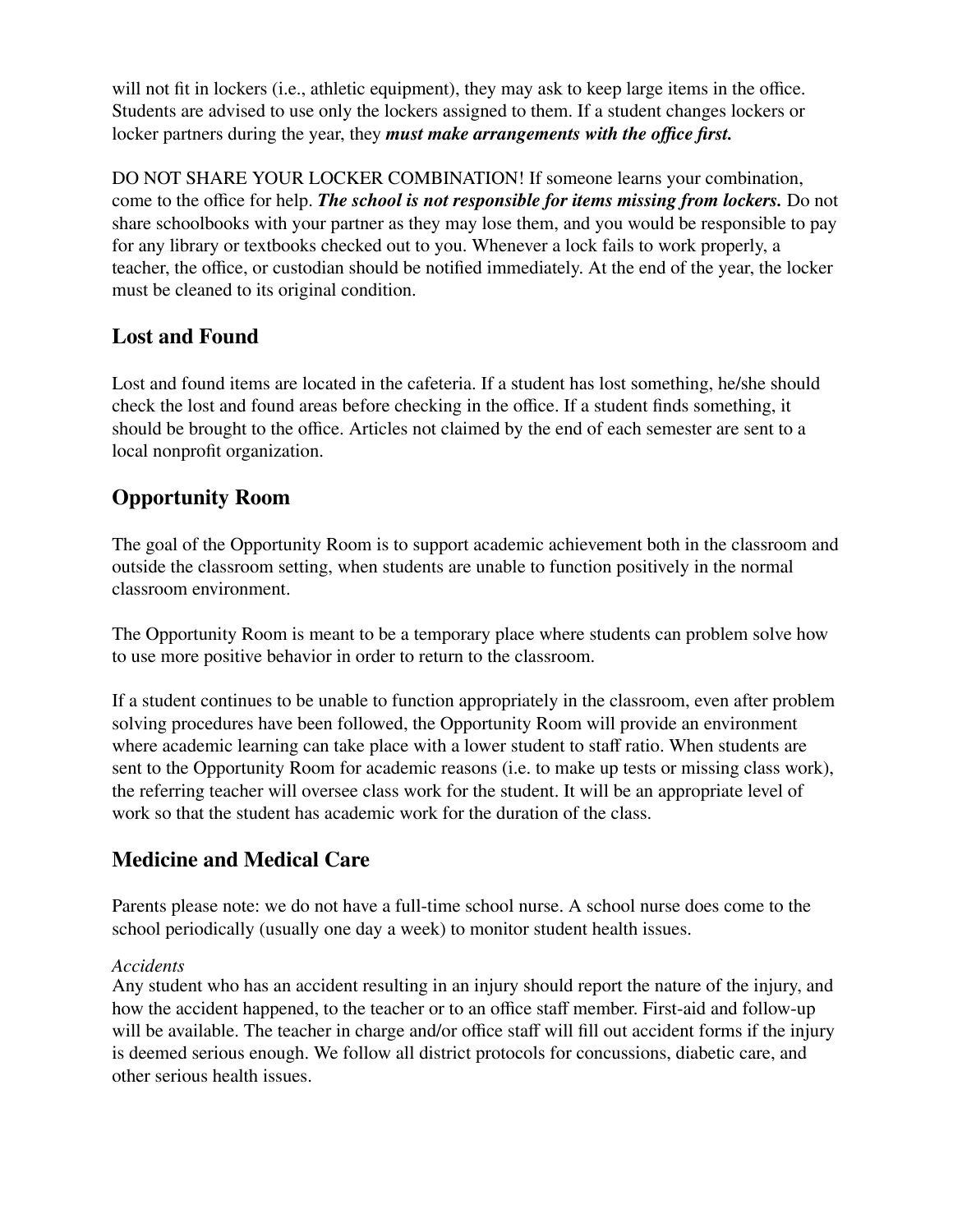#### *Emergency Phone Numbers*

When a student is ill at school, it is very helpful to have someone, in addition to parents, to call to give permission to go home. *Please keep these phone numbers up-to-date in the office.*

## *Health Room*

No student is to use the health room without first asking permission from office staff. *Students should not use their cell phones OR classroom phones to call parents if they are ill. They should report to the office to check in with staff and use the student phone.* Generally, if a student is too ill to be in class, they should not be at school. An ill student may lie down in the health room while office staff try to contact the student's parent to pick them up, or get permission to send the student home. No student is to go home without the office being notified.

#### *Medication*

When possible, please give your child medication at home. However, if needed, medication can be given to students at school. We are happy to assist you with this, *but we must have your written consent***.** A special permission form, available in the office, is required for all medication, both prescribed and over-the counter. For your child's protection, this permission form needs to be updated as medication changes occur. A new form is completed yearly. Medications should be brought to the school office by a parent or adult and must be in an originally labeled bottle (i.e., pharmacy bottle for prescription medication). All prescription medications must be kept in the office, with the exception of emergency medicine such as asthma inhalers.

Students may administer his/her own medication in certain situations unless the school determines that the student does not demonstrate the ability, developmentally and behaviorally, to administer medication to him/herself without the assistance of a trained staff member:

1. Any student may carry one day's dose of a *non-controlled prescription* medication if the student's parent agrees in writing and gives his or her consent that the student is able to responsibly handle the medication. This note must be given to the office. Controlled medication, such as ADHD medications, must be kept securely in the office in middle school. 2. Students may carry and self-administer one day's dose of *non-prescription* medication with the written consent of the parent. This permission form must be given to the office, with the self-administration box checked. Staff does not monitor or supervise self-administered medication. Be aware of the "one day's dose" rule, as overuse of some medications, such as Tylenol (acetaminophen) can cause serious health problems.

## **Restricted and Prohibited Items**

## *Cell Phones / Personal Technology Items*

The use of cell phones/personal technology items during the school day can be disruptive to class time and school activities. Therefore**, these cell phones/items are not to be used during the instructional day at any time, except at teacher's discretion during class time. These items, should be turned off and out of sight at all other times.** Violations of this policy will result in the following: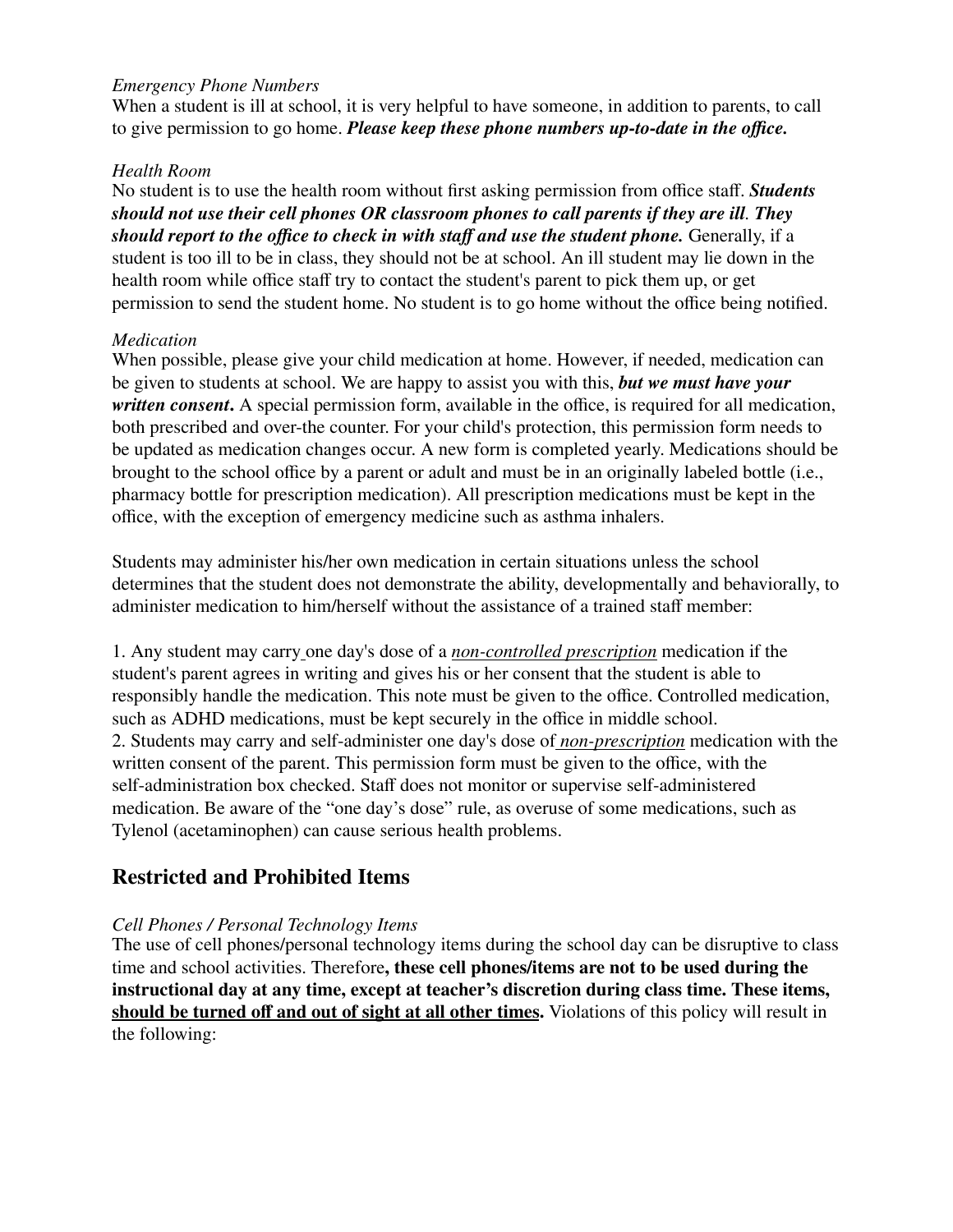- 1. First occurrence: the cell phone/item will be placed in the office where the student can then pick it up at the end of the day.
- 2. Any additional occurrences: the cell phone/item will be placed in the office and a parent will be notified to pick it up.

## *Other Electronic Devices*

We live in a time when electronic devices evolve monthly. These devices range from cameras, to music players, to phones that take digital pictures and function as small computers. These items are not to be used in ways that disrupt the educational environment. Disrupting the educational environment includes violating the rights of others, causing damage, cheating, or creating a health risk. Most of these items are also expensive and are always the potential targets of theft. **We recommend leaving all electronics at home***.* Electronic music players and games are not to be used during the instructional day. If brought to school, they should be kept locked in the student's locker. The school cannot take responsibility for these items.

## *Other Non-school Items*

The following non-school items are not allowed at Madison:

- Perfume, cologne, body sprays, etc.
- Permanent markers
- Laser pens and dangerous light devices

Violations of this policy will result in the following:

- First occurrence: item will be placed in the office until after school, where the student can claim it at the end of the day.
- Second occurrence on: the item will be placed in the office until the end of the year, or until the parent comes to the office to pick it up.

## **Riding the School Bus**

## *Schedules*

The bus schedules are released by 4J Transportation prior to the opening of school. Bus schedules can be accessed with a link on our web site at: [http://schools.4j.lane.edu/madison/,](http://schools.4j.lane.edu/madison/) or on the 4J website:

## *Bus Assignment*

Each middle school student living over one and one-half miles from school is eligible to ride and will be given a bus assignment. You can find your student's bus number and route by going to the 4j website's Transportation page and clicking on the Find My Stop link on the right hand side: *http://www.4j.lane.edu/transportation/*

## *Loading, Unloading, Seating*

Students should line up in an orderly manner, and keep their place in line before the bus comes. Students should be ready to board the bus when it stops and keep their place in line as they board. Any misconduct will be reported by the driver to the principal or assistant principal.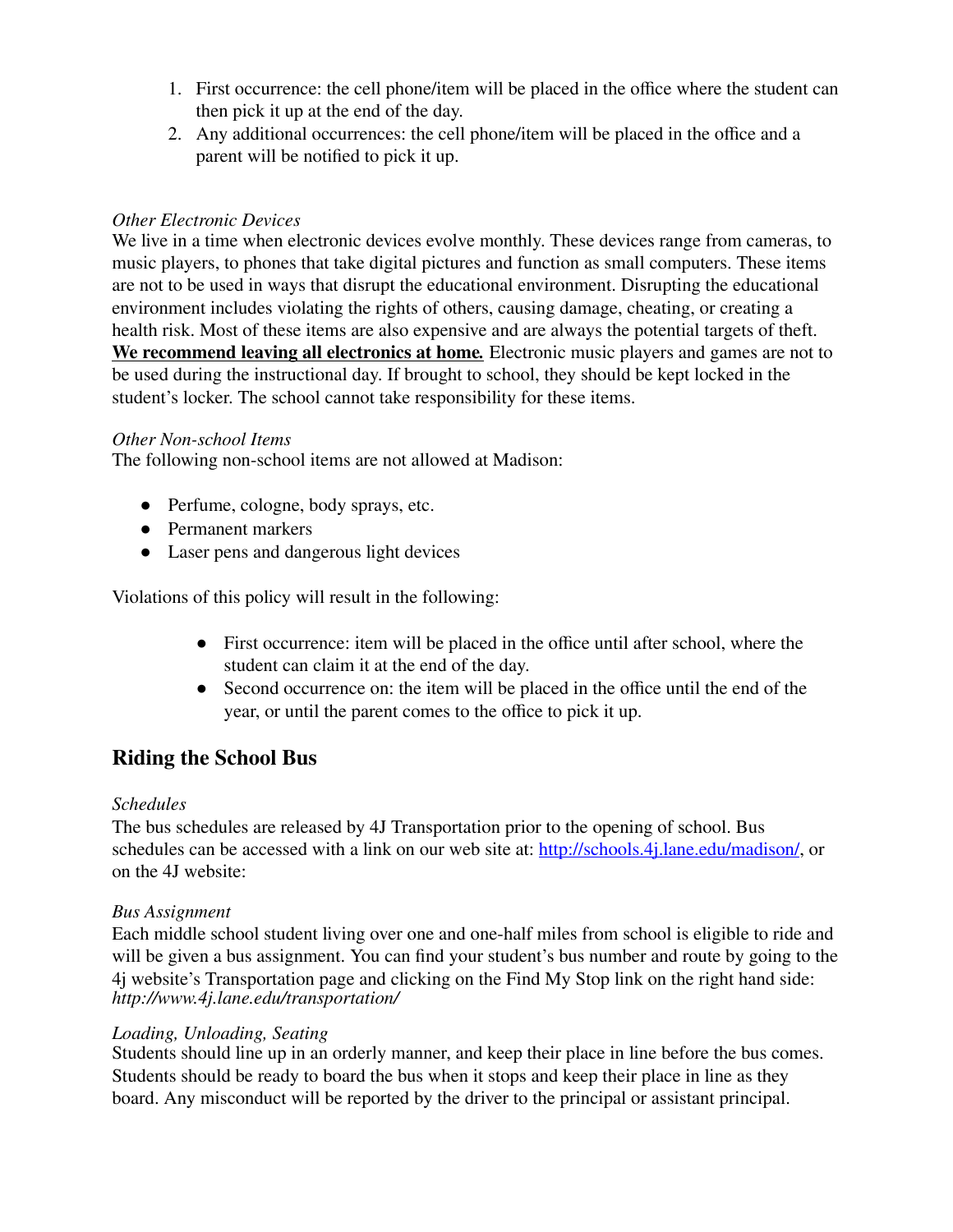When a disciplinary problem arises, the bus driver will fill out a Bus Driver's Report on Pupil Conduct form. The original and pink copy will be given to the student to take to the assistant principal. The student must obtain parent's signature and the principal's or assistant principal's signature on the original copy and return it to the bus driver before being permitted to ride the bus again. The following guidelines for handling the Bus Driver's Report on Pupil Conduct will be observed:

- ●First Violation: warning by principal or assistant principal
- Second Violation: 10 day suspension from riding the bus
- Third Violation: 30-day suspension from riding the bus
- Fourth Violation: permanent suspension from riding the bus for the remainder of the school year.

*Note: Bus Citation forms will count as a Madison referral.*

## **Student Dress**

*The responsibility for the dress and grooming of a student rests primarily with the student and their parents or guardians. If you need resources or ideas, please let us know.*

## **Allowable Dress & Grooming**

- Clothing must cover undergarments, waistbands and bra straps excluded.
- Students must wear clothing including both a shirt with pants or skirt, or the equivalent and shoes.
- Shirts and dresses must have fabric in the front and on the sides.
- Fabric covering all private parts must not be see-through.
- Hats, hoodies, and other headwear must allow the face to be visible and not interfere with the line of sight to any student or staff. Hoodies must allow the student face to be visible to staff.
- Clothing must be suitable for all scheduled classroom activities including physical education, science labs, wood shop, and other activities where unique hazards exist.
- Specialized courses may require specialized attire, such as sports uniforms or safety gear.

## **Non-Allowable Dress & Grooming**

- Clothing may not depict, advertise or advocate the use of alcohol, tobacco, marijuana or other controlled substances.
- Clothing may not depict pornography, nudity or sexual acts.
- Clothing may not use or depict hate speech targeting groups based on race, ethnicity, gender, sexual orientation, gender identity, religious affiliation or any other protected groups.
- Clothing may not include profanity, gang identifiers or violent images.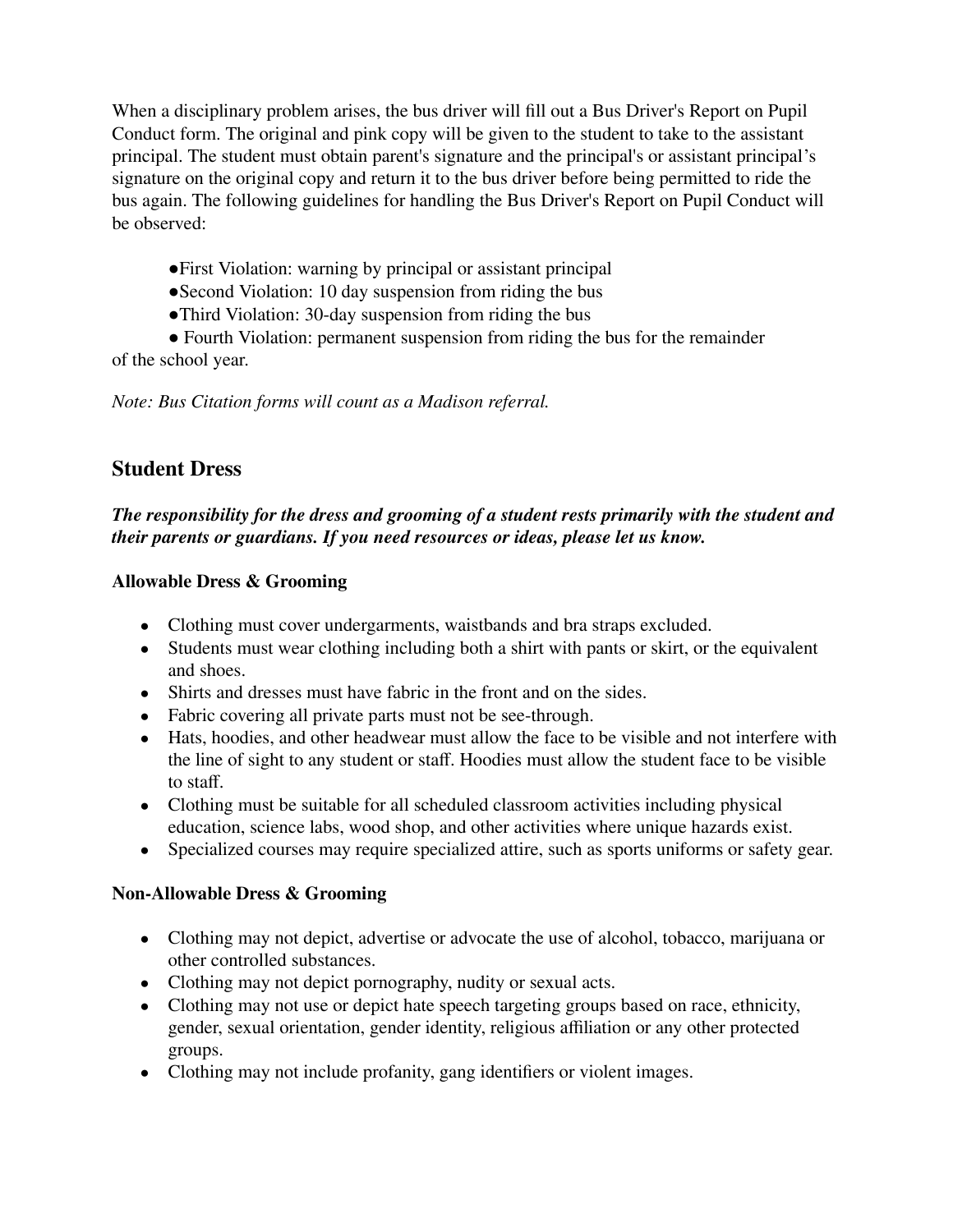• If the student's attire or grooming threatens the health or safety of any other person, then staff responses should be consistent with discipline policies for similar violations.

Staff will apply dress code equitably and consistently. If conversations about dress code occur, they will be respectful, and discreet.

If dress is inconsistent with this policy, students will be given the option to:

- Change into something else they have with them
- Call home and have something brought to them
- Select something from our Madison loaner clothing

## **Supervision Hours**

The school provides supervision only between the hours of 8:30 a.m. and 3:45 p.m. and during official school events and programs that occur before and after school. **Students are encouraged not to be on campus before 8:30 a.m., if possible.** Students are to leave the building and grounds by 3:45 p.m. unless they remain for a supervised activity or study.

## **Telephones**

The building telephones are for school business by staff members. Students will be allowed to use the office student phone with permission from a staff member, if they are sick or injured (**students should not use their cell phones OR classroom phones to call parents if they are ill**), or if the call is school-related (i.e. forgot to bring homework, staying after school for detention, making up tests, etc.). Students and parents are reminded to make personal arrangements before they leave home in the morning or the night before. Students will not be dismissed from class to use the phone or to answer a telephone call made to the office.

## **Transportation**

*Bicycles*

- **Bikes are to be walked on sidewalks and in front of the school at all times**.
- Students are to secure bikes, helmets, and leave the bike area immediately; no loitering.
- Students are expected to bring their own locks.
- Students are not to touch anyone else's property.

• Oregon law requires bike helmets to be worn by anyone under 16. You can be fined up to \$72 for not following by this law.

- **● School is not responsible for stolen bicycles!**
	- **● Students may not "reserve" bike spots!**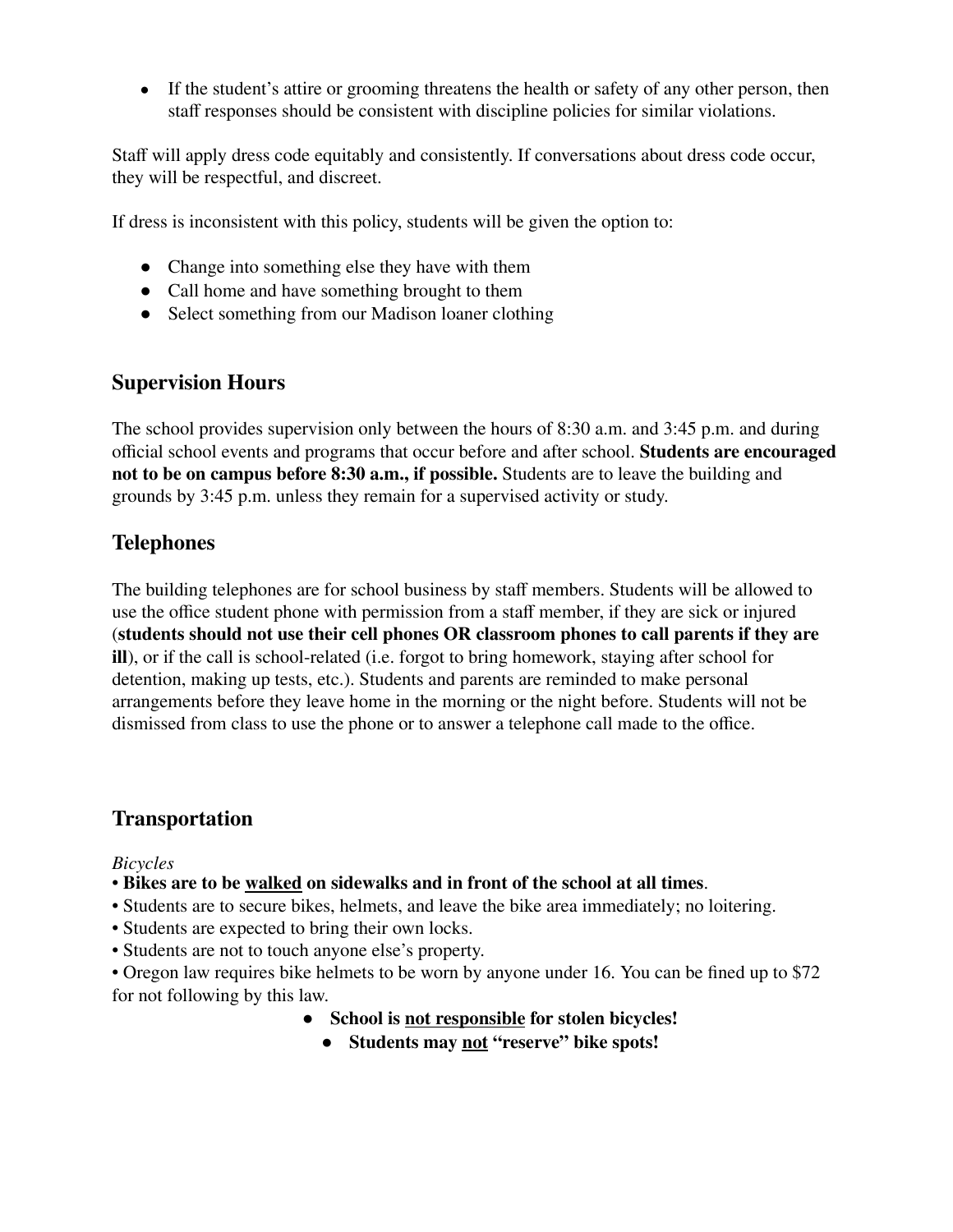#### *Skateboards, Scooters, and Inline Skates*

1. Skateboards, inline skates, and scooters are not to be ridden on school property. This includes before school, after school, weekends and holidays.

2. Skateboards, inline skates, and scooters are not to be ridden on the sidewalk and drive- way.

3. Students are to be respectful of our neighbors and not loiter and ride skateboards, inline skates, and scooters on their property.

4. Skateboards, inline skates, and scooters **will not be secured in the office**. Skateboards, inline skates, and scooters may be secured in your locker, so if they don't fit in your locker, DO NOT bring them.

Novelty skate shoes are considered "inline skates" so they must also follow these rules.

## **Unplanned School Closure**

#### *Severe Weather*

In the event of severe weather or other emergency situations, you can listen to KRVM (91.9 FM), the Eugene School District radio station, or other local stations for announcements of school closure or delayed starting time. The announcements will be made starting at 6:00 a.m. The major factor in making a decision about school closures

has always been whether school buses can be operated safely. When the District cannot operate buses safely, schools are closed. The District has always made, and will continue to make, the decision to close all schools (rather than opening some and closing others) because of the mobility of our staff and students and to avoid confusion within the community.

#### *Snow Bus Routes*

Several years ago, the District began the operation of snow bus routes. Under this procedure, the Transportation Department modifies designated bus routes in areas that predictably experience hazardous driving conditions. Parents are informed in advance that they live on such a route and are asked to listen to the radio on days when the weather may interfere with the operation of school buses. Typically, the modification requires students to walk to a different bus stop. The use of snow routes has helped limit closures even when there has been extremely harsh weather. We anticipate these routes will continue to reduce the need to close schools.

#### *Make-Up Days*

Because it is important for students to be in school as many days as possible, the District will continue to make up most days lost due to severe weather.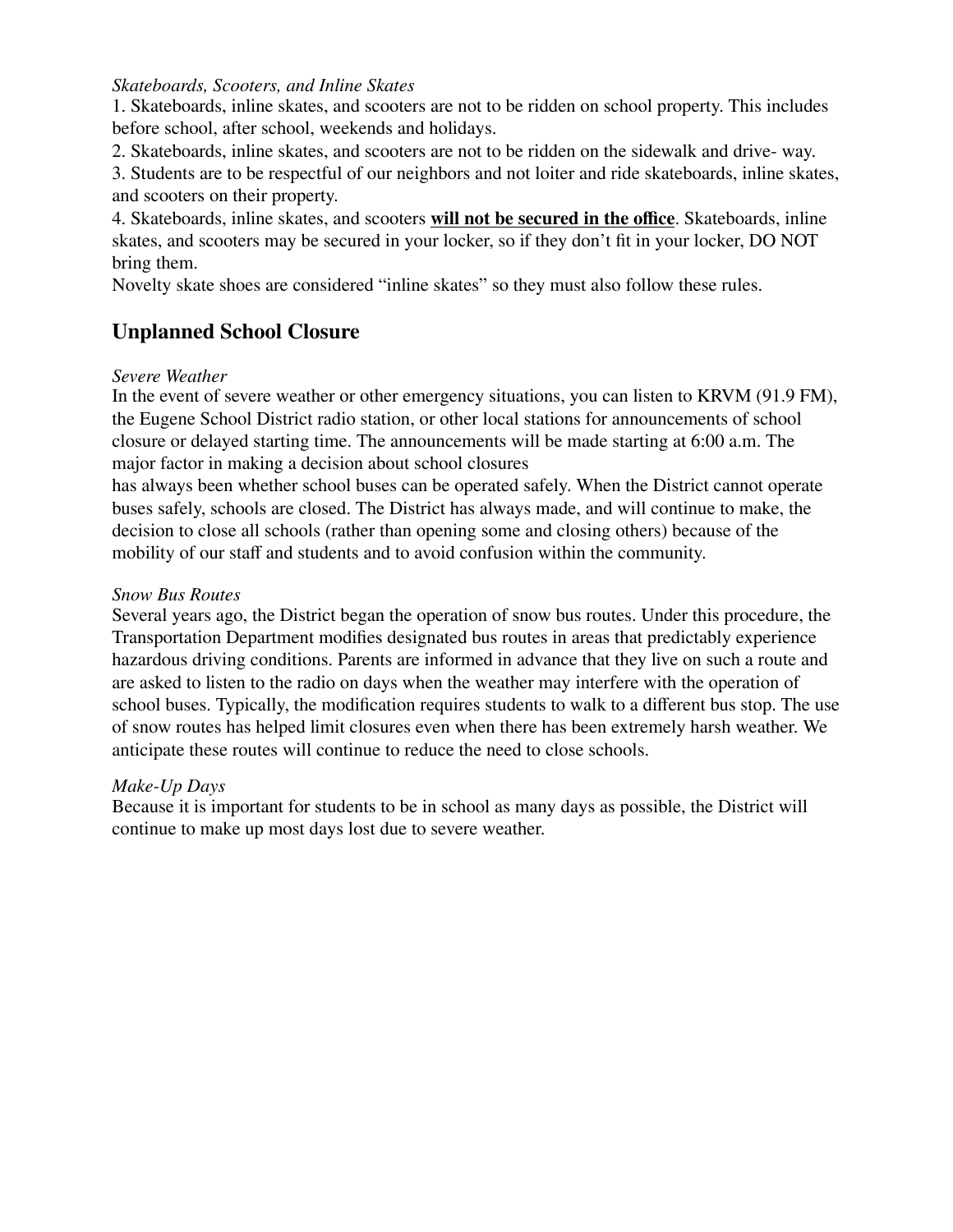# **Student Conduct**

Students may be assigned a referral by any staff member, or substitute, for failure to follow class/school rules, or for inappropriate behavior. Parents are notified when students are issued detentions, but may not be notified if students are asked to finish work during free time.

| <b>Class Level Behavior:</b>                        | <b>Possible Solutions/Consequences:</b>             |
|-----------------------------------------------------|-----------------------------------------------------|
| Cheating<br>$\bullet$                               | Problem Solving form<br>$\bullet$                   |
| Public displays of affection<br>$\bullet$           | Contact parents<br>$\bullet$                        |
| Disruption                                          | Keep student before or after school<br>$\bullet$    |
| Food/drink outside of cafeteria                     | Contract with student                               |
| Violation of classroom rules                        | Assign a peer monitor<br>$\bullet$                  |
| Profanity                                           | Involve teacher or peer in problem                  |
| <b>Tardies</b>                                      | solving                                             |
| <b>Dress</b>                                        | Ask student to take a break outside of              |
|                                                     | class                                               |
|                                                     | Repeated incidents may result in                    |
|                                                     | referral                                            |
| <b>Minor Referral Behavior:</b>                     | <b>Possible Solutions/Consequences:</b>             |
| Tardies $(3+)$<br>$\bullet$                         | Conference<br>$\bullet$                             |
| Dishonesty<br>$\bullet$                             | Restorative conferences with other                  |
| Insubordination/disrespect<br>$\bullet$             | students (or staff or parent)                       |
| Willful disobedience<br>●                           | Issue related learning task (research,<br>$\bullet$ |
| Directed profanity<br>$\bullet$                     | essay, letter, community                            |
| Habitual classroom/education<br>$\bullet$           | involvement/service)                                |
| disruption                                          | Detention                                           |
| Skipping class<br>$\bullet$                         | In-school suspension<br>$\bullet$                   |
| Forgery                                             | Community service                                   |
| Vandalism                                           | Out-of-school suspension<br>$\bullet$               |
| Fighting, physical aggression, threats of           |                                                     |
| violence                                            |                                                     |
| Theft                                               |                                                     |
| Harassment, including intimidation,<br>$\bullet$    |                                                     |
| cyber bullying                                      |                                                     |
| Sexual harassment                                   |                                                     |
| Use/possession of tobacco or                        |                                                     |
| combustible items                                   |                                                     |
| <b>Major Referral Behavior:</b>                     | <b>Possible Solutions/Consequences:</b>             |
| Repeated or serious Level II behaviors<br>$\bullet$ | Any of the above<br>$\bullet$                       |
| (see above)                                         | Potential recommendation for expulsion              |
| Arson                                               | Police involvement<br>$\bullet$                     |
| Assault                                             | Parent conference                                   |
| Destruction of property                             | No-trespass order                                   |